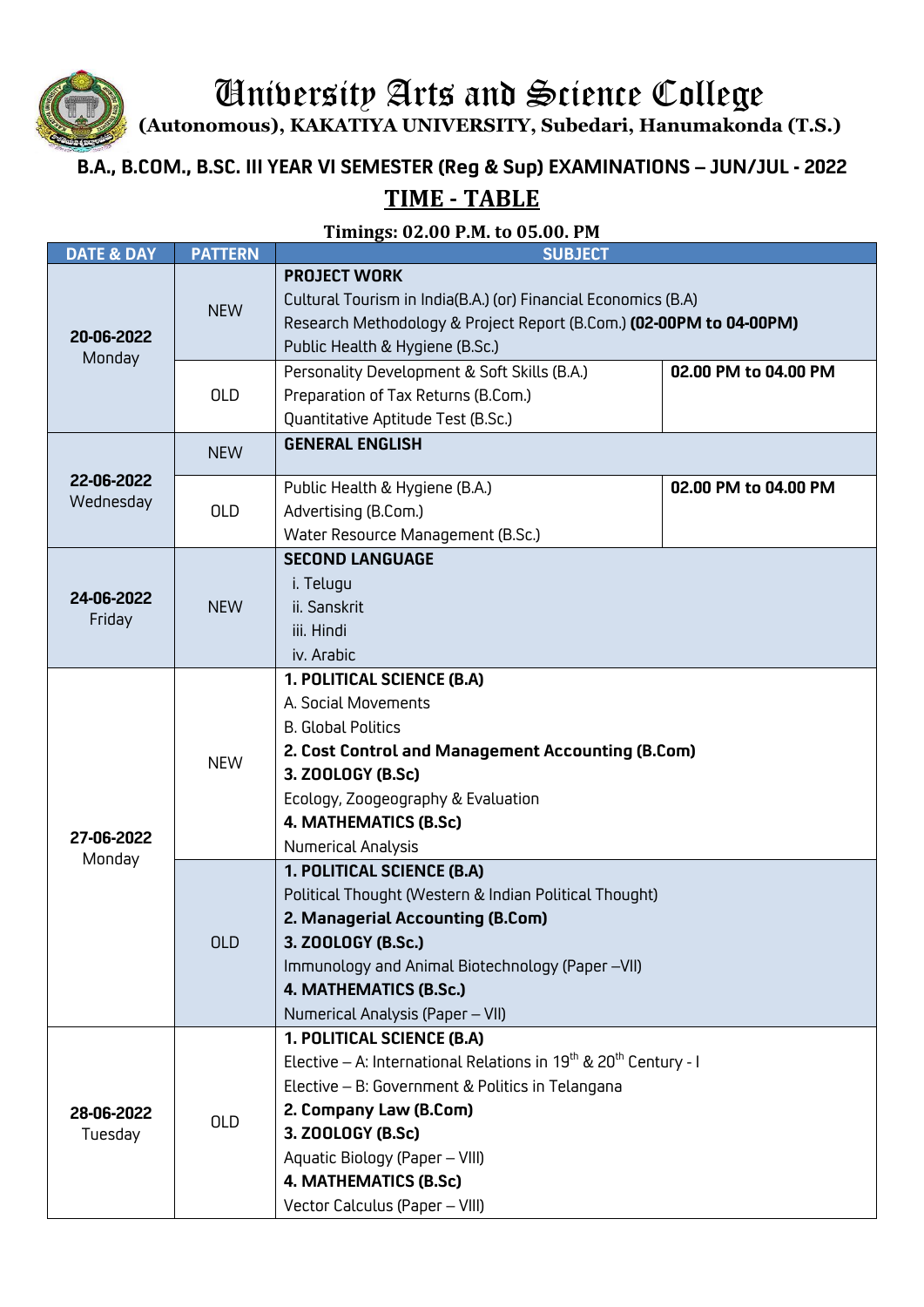|            |            | 1. ECONOMICS (B.A)                                           |
|------------|------------|--------------------------------------------------------------|
|            |            | A. International Economics                                   |
|            |            | <b>B. Development Economics</b>                              |
|            |            | C. Economics of Environment                                  |
|            | <b>NEW</b> | 2. Theory and Practice of GST (B.Com.)                       |
|            |            | 3. BOTANY (B.Sc.)                                            |
|            |            | Tissue Culture and Biotechnology                             |
|            |            | 4. PHYSICS (B.Sc.)                                           |
|            |            | Electronics                                                  |
|            |            | 5. STATISTICS (B.Sc.)                                        |
|            |            | Applied Statistics - II                                      |
|            |            | 6. INDUSTRIAL MICRO-BIOLOGY (B.Sc.)                          |
|            |            | Food Microbiology & Fermentation Technology                  |
| 29-06-2022 |            | 7. BIO-TECHNOLOGY (B.Sc.)                                    |
| Wednesday  |            | Environmental Biotechnology                                  |
|            |            | 1. ECONOMICS (B.A) - Paper -V                                |
|            |            | Telangana Economy                                            |
|            |            | 2. Financial Institutions and Markets (B.Com)                |
|            |            | 3. BOTANY (B.Sc.)                                            |
|            |            | Plant Physiology - Paper VII                                 |
|            |            | 4. PHYSICS (B.Sc.)                                           |
|            | <b>OLD</b> | Modern Physics - Paper VII                                   |
|            |            | 5. STATISTICS (B.Sc.)                                        |
|            |            | Applied Statistics - II - Paper VII                          |
|            |            | 6. INDUSTRIAL MICRO-BIOLOGY (B.Sc.)                          |
|            |            | Agriculture Microbiology - Paper VII                         |
|            |            | 7. BIO-TECHNOLOGY (B.Sc.)                                    |
|            |            | Microbial Bio-Technology - Paper VII                         |
|            | <b>OLD</b> | 1. ECONOMICS (B.A)                                           |
|            |            | Elective - A: Demography                                     |
|            |            | Elective - B: Economics of Statistics - 2                    |
|            |            | Elective - C: Economics of Agriculture                       |
|            |            | Elective - D: Environmental Economics                        |
|            |            | 2. Commerce Lab (B.Com.)                                     |
|            |            | 3. BOTANY (B.Sc.)                                            |
| 30-06-2022 |            | Elective - A: Tissue Culture & Bio-Technology - Paper VIII   |
| Thursday   |            | 4. PHYSICS (B.Sc.)                                           |
|            |            | Elective - A: Basic Electronics - Paper VIII                 |
|            |            | 5. STATISTICS (B.Sc.)                                        |
|            |            | Elective - A: Operations Research & Reliability - Paper VIII |
|            |            | 6. INDUSTRIAL MICRO-BIOLOGY (B.Sc.)                          |
|            |            | Elective - A: Food Microbiology - Paper VIII                 |
|            |            | Elective - B: Environmental Microbiology - Paper VIII        |
|            |            | 7. BIO-TECHNOLOGY (B.Sc.)                                    |
|            |            | Elective - A: Environmental Bio-Technology - Paper VIII      |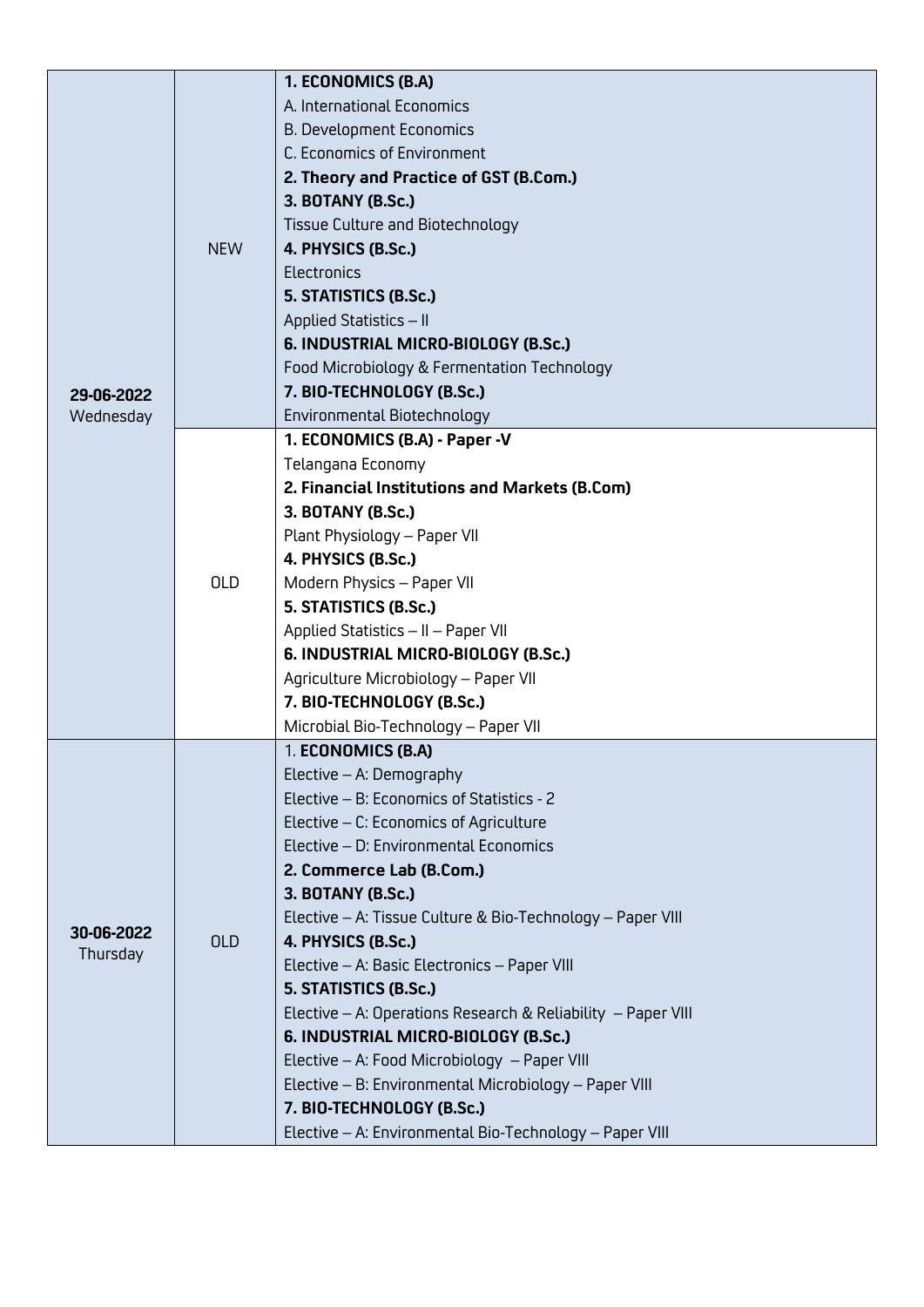| 01-07-2022             | <b>NEW</b> | 1. HISTORY<br>A. History and Culture of Telangana (From Earliest Times to 2014 CE)<br>B. Islamic History<br>2. JOURNALISM AND MASS COMMUNICATION (B.A.)<br><b>Public Relations</b><br>3. Accounting Standards (Only for B.Com. Gen)<br>4. Multimedia Systems (Only B. Com (Computer Applications))<br>5. CHEMISTRY (B.Sc.)<br><b>Medical Chemistry</b><br>6. COMPUTER SCIENCE (B.Sc.)<br>Web Technologies<br>7. ELECTRONICS (B.Sc.)                                                                                                                                  |
|------------------------|------------|----------------------------------------------------------------------------------------------------------------------------------------------------------------------------------------------------------------------------------------------------------------------------------------------------------------------------------------------------------------------------------------------------------------------------------------------------------------------------------------------------------------------------------------------------------------------|
|                        |            | Micro Controllers & Applications<br>8. GEOLOGY (B.Sc.)<br>Hydrology                                                                                                                                                                                                                                                                                                                                                                                                                                                                                                  |
| Friday                 |            | 1. HISTORY                                                                                                                                                                                                                                                                                                                                                                                                                                                                                                                                                           |
|                        | <b>OLD</b> | World History (1815 - 1950 CE)<br>2. JOURNALISM AND MASS COMMUNICATION (B.A.)<br><b>Public Relations &amp; Advertising</b><br>3. Human Resource Management (B.Com.)                                                                                                                                                                                                                                                                                                                                                                                                  |
|                        |            | 4. Web Technologies (Only B. Com (Computers))<br>5. CHEMISTRY (B.Sc.)<br>Physical Chemistry - Paper - VII<br>6. COMPUTER SCIENCE (B.Sc.)<br>Elements of Scripting Languages - Paper - VII<br>7. ELECTRONICS (B.Sc.)<br>8085- Microprocessor & Applications - Paper - VII<br>8. GEOLOGY (B.Sc.)<br>Economic Geology - Paper - VII                                                                                                                                                                                                                                     |
| 02-07-2022<br>Saturday | <b>OLD</b> | 1. HISTORY<br>Elective - A: History of Telangana (1724 - 2014 CE)<br>2. Tax Planning & Management (B. Com - General)<br>4. Relational Database Management Systems (Only B. Com (CA))<br>5. CHEMISTRY (B.Sc.)<br>Elective - A: Green Chemistry - Paper - VIII<br>6. COMPUTER SCIENCE (B.Sc.)<br>Elective - A: Operating System - Paper - VIII<br>Elective - B: Cryptography - Paper - VIII<br>7. ELECTRONICS (B.Sc.)<br>Elective - A: 8051- Microcontroller & Applications - Paper - VIII<br>8. GEOLOGY (B.Sc.)<br>Elective - A: Environmental Geology - Paper - VIII |
| 04-07-2022<br>Monday   | <b>NEW</b> | 1. PUBLIC ADMINISTRATION (B.A.)<br>A. Financial & Material Management<br><b>B. Urban Governance</b><br>2. MODERN LANGUAGE (B.A.)<br>i. Telugu - A. Alankara Shastram B. Telangana Kavitvam<br>ii. English - Literary Criticism                                                                                                                                                                                                                                                                                                                                       |